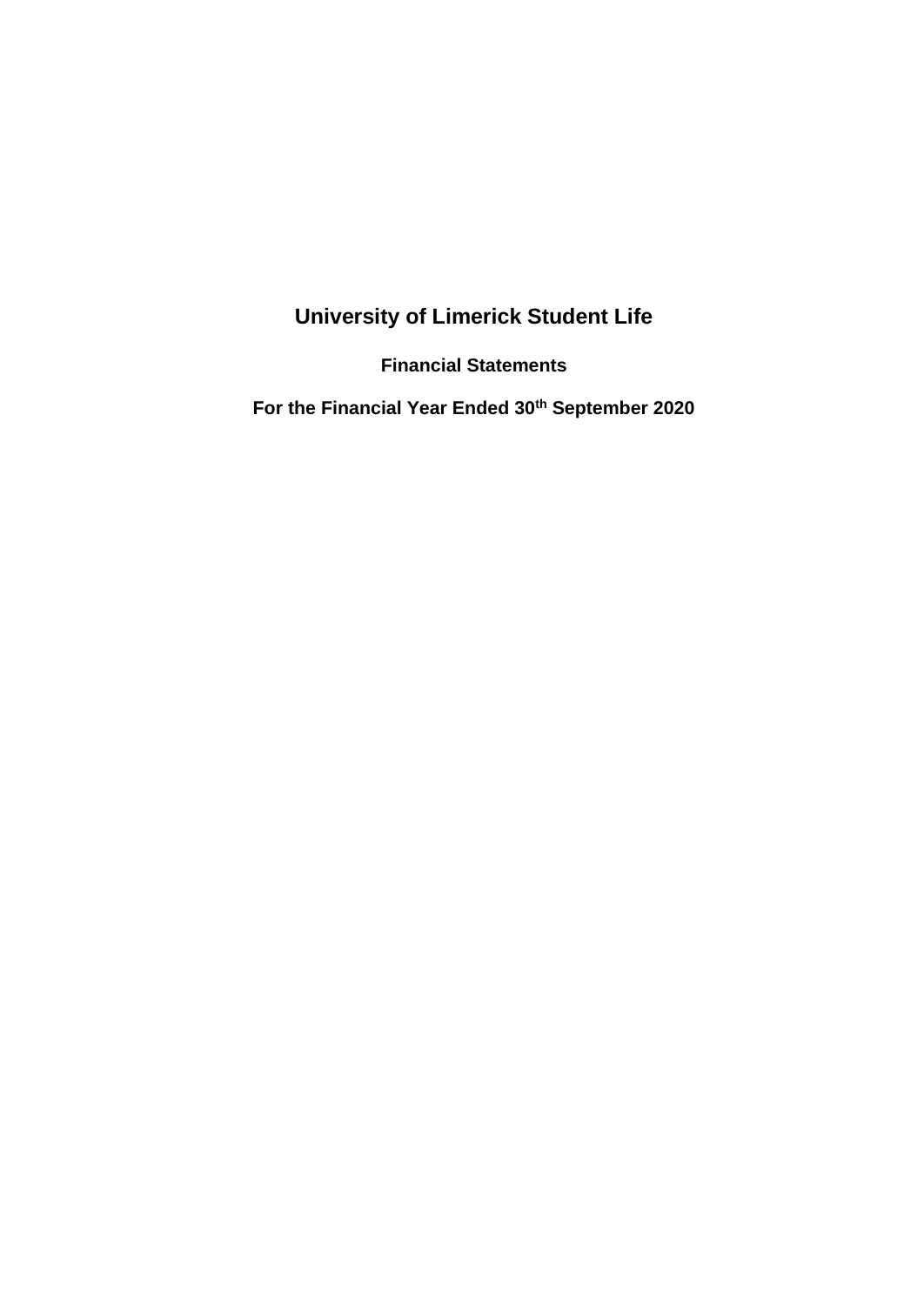### **University of Limerick Student Life CONTENTS**

|                                                                               | Page            |
|-------------------------------------------------------------------------------|-----------------|
| <b>Students Union Address and Other Information</b>                           | 3               |
| Statement of University of Limerick Student Life's<br><b>Responsibilities</b> | $\overline{4}$  |
| Independent Auditor's Report                                                  | $5 - 7$         |
| Income and Expenditure Account                                                | 8               |
| <b>Balance Sheet</b>                                                          | 10 <sup>°</sup> |
| Notes to the Financial Statements                                             | $12 - 16$       |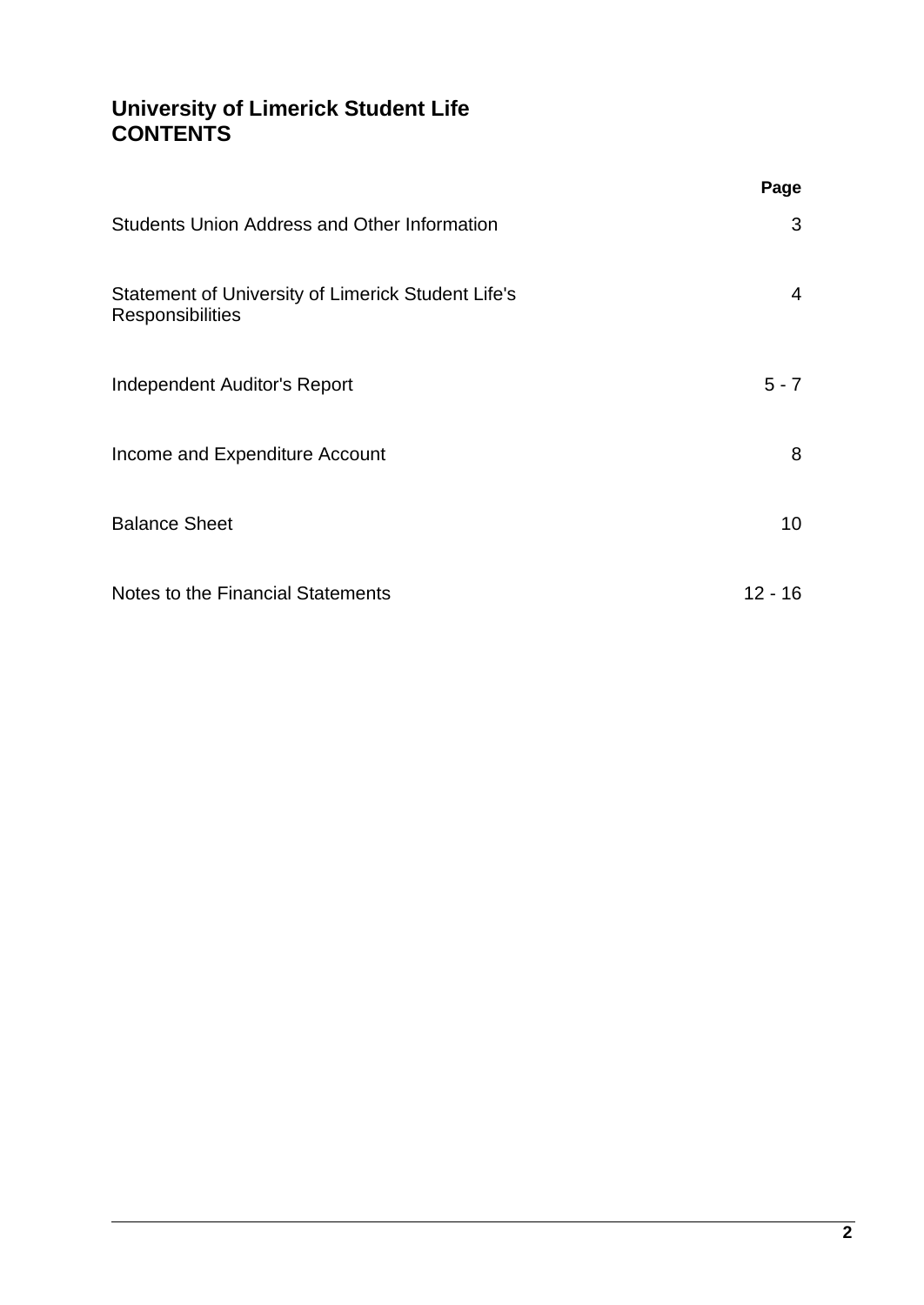### <span id="page-2-0"></span>**University of Limerick Student Life STUDENTS UNION'S ADDRESS AND OTHER INFORMATION**

| <b>Students Union Name</b>    | University of Limerick Student Life                                                                                      |
|-------------------------------|--------------------------------------------------------------------------------------------------------------------------|
| <b>Principal Activity</b>     | Operation of University of Limerick Students'<br>Union                                                                   |
| <b>Students Union Address</b> | University of Limerick<br>Castletroy<br>Co. Limerick                                                                     |
| <b>Auditors</b>               | Murphy O'Connor & Associates<br><b>Accountants &amp; Registered Auditors</b><br>26 Mallow Street<br>Limerick<br>V94 V049 |
| <b>Bankers</b>                | <b>Ulster Bank</b><br>95 O'Connell Street<br>Limerick                                                                    |
|                               | <b>Credit Union</b><br>Plassey Park Road<br>Castletroy<br>Co. Limerick                                                   |
| <b>Solicitors</b>             | <b>Dundon Callanan</b><br>17 The Crescent<br><b>O'Connell Street</b><br>Limerick                                         |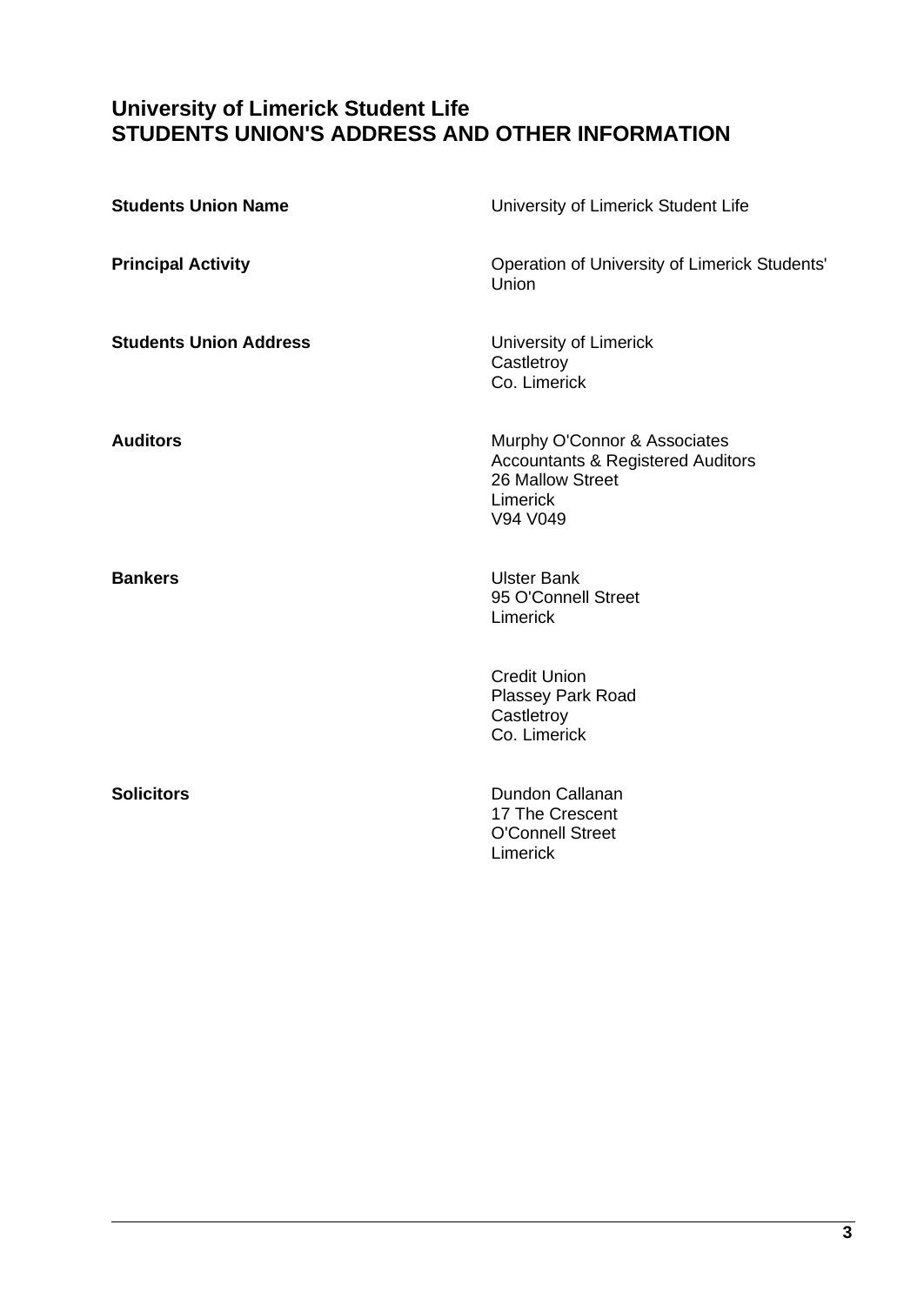### <span id="page-3-0"></span>**University of Limerick Student Life STATEMENT OF UNIVERSITY OF LIMERICK STUDENT LIFE'S RESPONSIBILITIES**

for the financial year ended 30<sup>th</sup> September 2020

The constitution of the students' union requires the officers and members of the committee to prepare financial statements for each financial year which give a true and fair view of the state of affairs of the students' union and of its income and expenditure for that period.

In preparing the financial statements the officers and members of the committee are required to:

- select suitable accounting policies and then apply them consistently;
- make judgements and estimates that are reasonable and prudent; and
- prepare the financial statements on the going concern basis unless it is inappropriate to presume that the students' union will continue in business.

The officers and members of the committee are responsible for keeping proper accounting records which disclose with reasonable accuracy at any time the financial position of the students' union and to help them to ensure that the financial statements comply with the students' union's constitution. They are also responsible for safeguarding the assets of the students' union and for taking reasonable steps for the prevention and detection of fraud and other irregularities.

On behalf of the committee

……………………………………… …………………………………… **Alison Fitzgerald**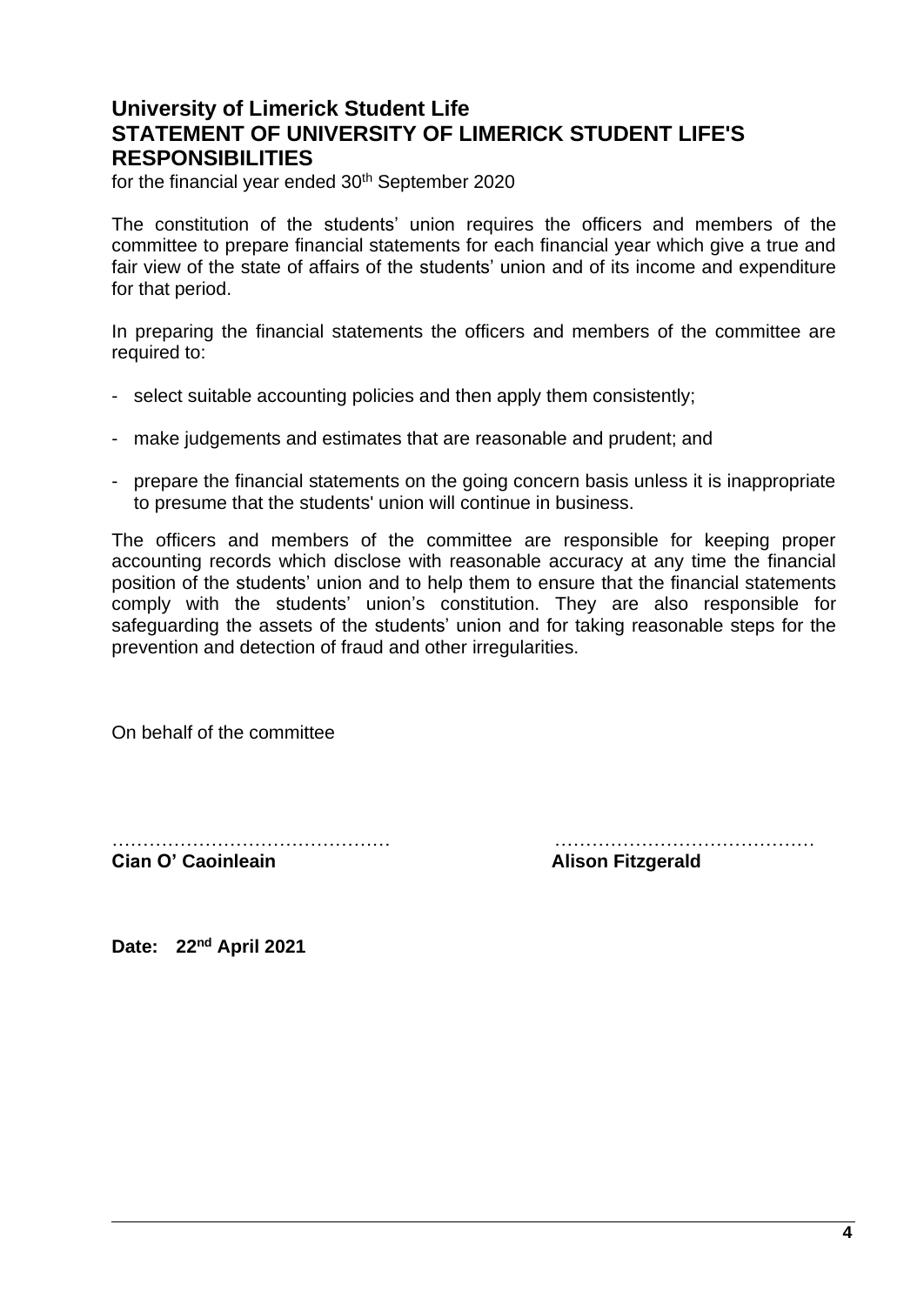### **INDEPENDENT AUDITOR'S REPORT**

## **to University of Limerick Student Life for the financial year ended 30th September 2020**

### <span id="page-4-0"></span>**Report on the audit of the financial statements**

### **Opinion**

We have audited the financial statements of University of Limerick Student Life for the financial year ended  $30<sup>th</sup>$  September 2020, which comprise the Income and Expenditure Account, the Balance Sheet and the related notes. The financial reporting framework that has been applied in their preparation is the accounting standards issued by the Financial Reporting Council including FRS 102 Section 1A 'The Financial Reporting Standard applicable in the UK and Republic of Ireland'.

In our opinion the financial statements:

- give a true and fair view of the state of affairs of the University of Limerick Student Life as at 30<sup>th</sup> September 2020 and of its deficit for the financial year then ended;
- have been properly prepared in accordance with FRS 102 Section 1A 'The Financial Reporting Standard applicable in the UK and Republic of Ireland'; and
- have been properly prepared in accordance with the requirements of the constitution of the University of Limerick Student Life.

### **Basis for opinion**

We conducted our audit in accordance with International Standards on Auditing (Ireland) (ISAs (Ireland)) and applicable law. Our responsibilities under those standards are further described in the Auditor's responsibilities for the audit of the financial statements section of our report. We are independent of University of Limerick Student Life in accordance with ethical requirements that are relevant to our audit of financial statements in Ireland, including the Ethical Standard for Auditors (Ireland) issued by the Irish Auditing and Accounting Supervisory Authority (IAASA), and we have fulfilled our ethical responsibilities in accordance with these requirements. We believe that the audit evidence we have obtained is sufficient and appropriate to provide a basis for our opinion.

### **Conclusions relating to going concern**

We have nothing to report in respect of the following matters in relation to which ISAs (Ireland) require us to report to you where:

- the University of Limerick Student Life's use of the going concern basis of accounting in the preparation of the financial statements is not appropriate; or
- the University of Limerick Student Life has not disclosed in the financial statements any identified material uncertainties that may cast significant doubt about University of Limerick Student Life's ability to continue to adopt the going concern basis of accounting for a period of at least twelve months from the date when the financial statements are authorised for issue.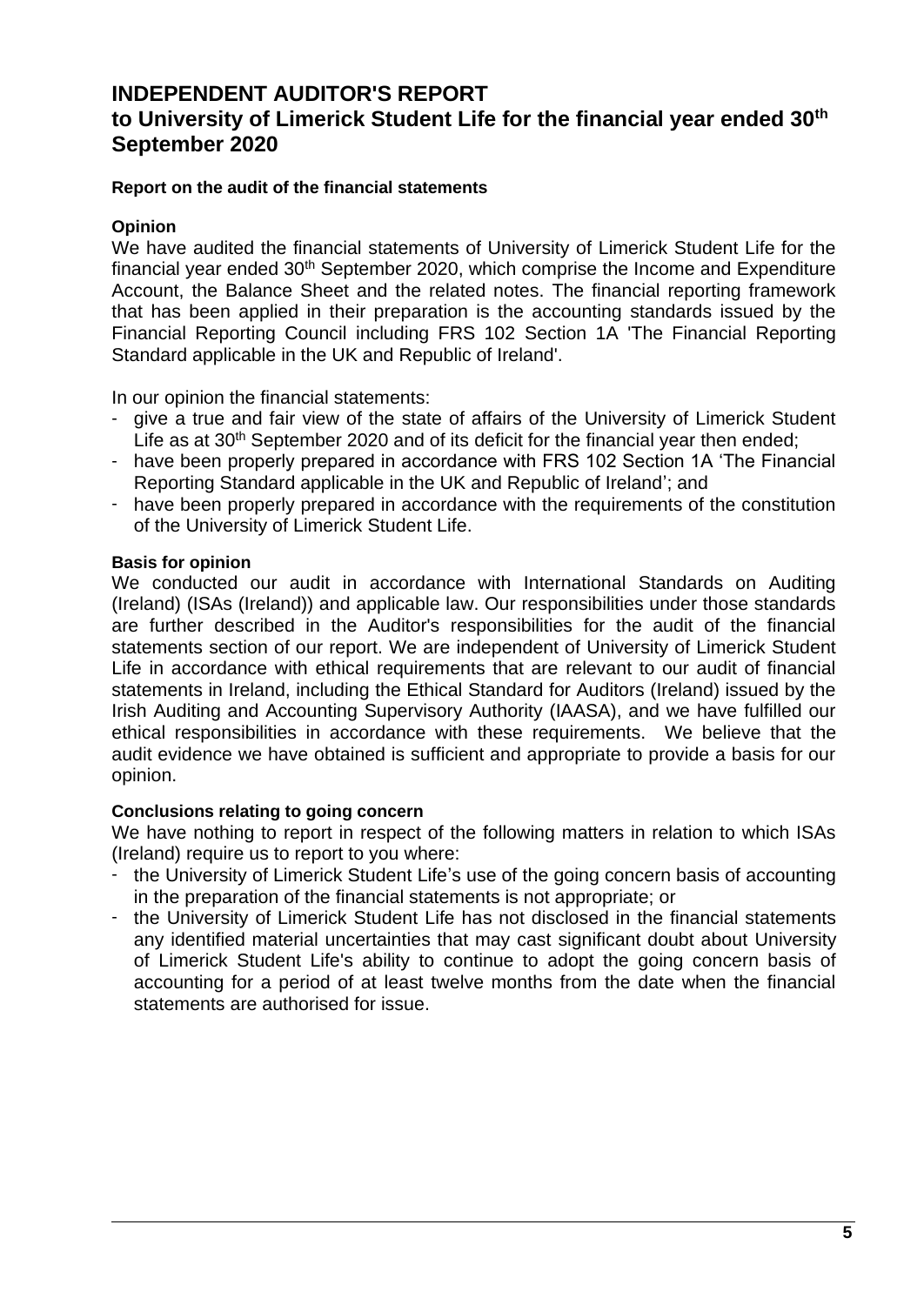### **INDEPENDENT AUDITOR'S REPORT to University of Limerick Student Life for the financial year ended 30th September 2020**

### **Other Information**

The University of Limerick Student Life is responsible for the other information. The other information comprises the information included in the Committee Report and financial statements other than the financial statements and our Auditor's Report thereon. Our opinion on the financial statements does not cover the other information and, except to the extent otherwise explicitly stated in our report, we do not express any form of assurance conclusion thereon.

In connection with our audit of the financial statements, our responsibility is to read the other information and, in doing so, consider whether the other information is materially inconsistent with the financial statements or our knowledge obtained in the audit, or otherwise appears to be materially misstated. If we identify such material inconsistencies or apparent material misstatements, we are required to determine whether there is a material misstatement in the financial statements or a material misstatement of the other information. If, based on the work we have performed, we conclude that there is a material misstatement of this other information, we are required to report that fact. We have nothing to report in this regard.

### **Opinions on other matters**

Based solely on the work undertaken in the course of the audit, we report that in our opinion:

- we have obtained all the information and explanations that we consider necessary for the purposes of our audit,
- proper books of account have been kept by the University of Limerick Student Life,
- the financial statements are in agreement with the books of account and
- the information given in the Committee Report is consistent with the financial statements.

### **Respective responsibilities**

### **Responsibilities of the University of Limerick Student Life for the financial statements**

As explained more fully in the Statement of University of Limerick Student Life Responsibilities, the University of Limerick Student Life is responsible for the preparation of the financial statements and for being satisfied that they give a true and fair view, and for such internal control as they determine is necessary to enable the preparation of financial statements that are free from material misstatement, whether due to fraud or error.

In preparing the financial statements, the University of Limerick Student Life is responsible for assessing University of Limerick Student Life's ability to continue as a going concern, disclosing, as applicable, matters related to going concern and using the going concern basis of accounting unless the University of Limerick Student Life either intends to liquidate the entity or to cease operation, or has no realistic alternative but to do so.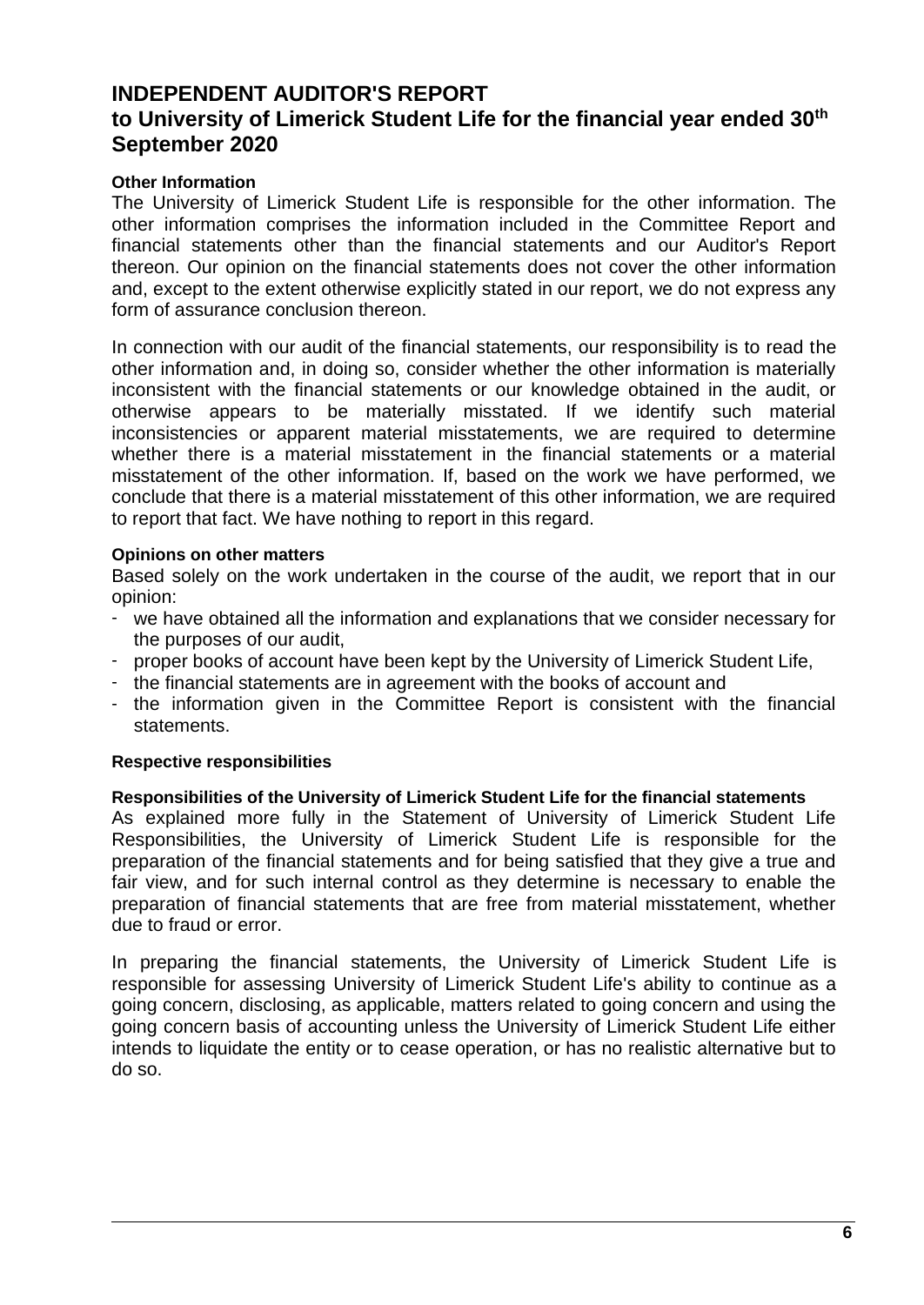### **INDEPENDENT AUDITOR'S REPORT**

### **to University of Limerick Student Life for the financial year ended 30th September 2020**

### **Auditor's responsibilities for the audit of the financial statements**

Our objectives are to obtain reasonable assurance about whether the financial statements as a whole are free from material misstatement, whether due to fraud or error, and to issue an Auditor's Report that includes our opinion. Reasonable assurance is a high level of assurance but is not a guarantee that an audit conducted in accordance with ISAs (Ireland) will always detect a material misstatement when it exists. Misstatements can arise from fraud or error and are considered material if, individually or in aggregate, they could reasonably be expected to influence the economic decisions of users taken on the basis of these financial statements.

A further description of our responsibilities for the audit of the financial statements is located on the Irish Auditing and Accounting Supervisory Authority's website at: <http://www.iaasa.ie/getmedia/b2389013-1cf6-458b-9b8f-a98202dc9c3a/Description> of auditors responsibilities for audit.pdf.

### **The purpose of our audit work and to whom we owe our responsibilities**

Our report is made solely to the University of Limerick Student Life's members, as a body. Our audit work has been undertaken so that we might state to the University of Limerick Student Life's members those matters we are required to state to them in an Auditor's Report and for no other purpose. To the fullest extent permitted by law, we do not accept or assume any responsibility to anyone other than the University of Limerick Student Life and the University of Limerick Student Life's members, as a body, for our audit work, for this report, or for the opinions we have formed.

**Kenneth P. O'Connor F.C.A. For and on behalf of**

### **MURPHY O'CONNOR & ASSOCIATES**

<span id="page-6-0"></span>Accountants & Registered Auditors 26 Mallow Street Limerick V94 V049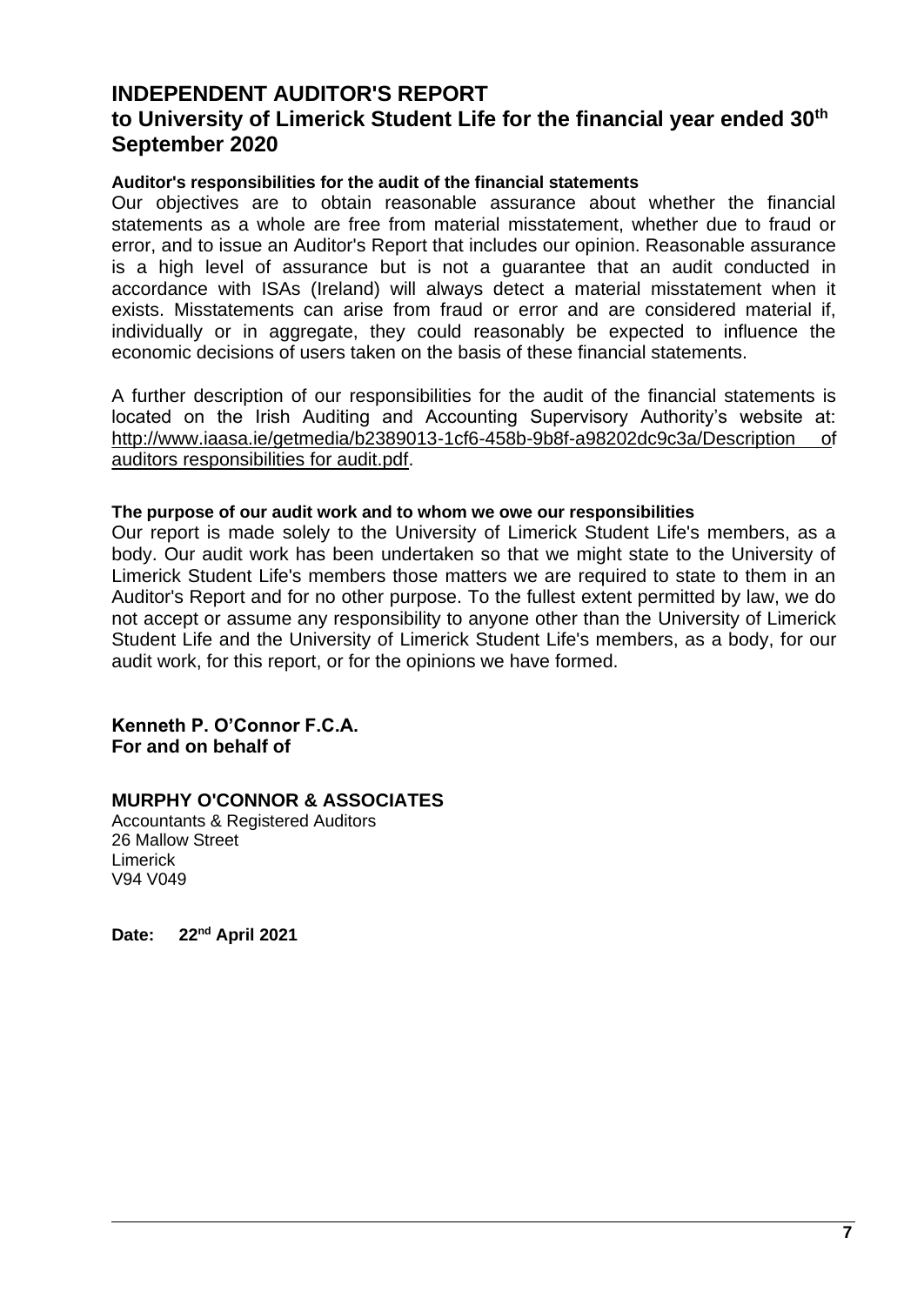## **University of Limerick Student Life INCOME AND EXPENDITURE ACCOUNT**

for the financial year ended 30<sup>th</sup> September 2020

|                                                  | 2020       | 2019      |
|--------------------------------------------------|------------|-----------|
|                                                  | €          | €         |
| <b>Income</b>                                    |            |           |
| Capitation                                       | 524,831    | 500,879   |
| Capitation - Clubs & Societies                   | 726,000    | 822,810   |
| <b>Rent Received</b>                             | 34,994     | 48,063    |
| Subvention                                       | 15,139     | 18,640    |
| Other Income                                     | 181        | 2,721     |
| Bank Interest & Dividend received                | 53         | 124       |
|                                                  | 1,301,198  | 1,393,237 |
| <b>Expenditure</b>                               |            |           |
| Staff wages                                      | 578,780    | 596,307   |
| <b>Employers PRSI</b>                            | 75,454     | 67,145    |
| <b>Staff Training</b>                            | 11,474     | 6,885     |
| <b>Administration Expenses</b>                   | 22,276     | 23,260    |
| <b>Staff Redundancy</b>                          | 90,864     |           |
| Insurance                                        | 64,070     | 61,290    |
| Printing, postage and stationery                 | 7,243      | 4,509     |
| Advertising                                      | 8,338      | 2,416     |
| Telephone                                        | 5,503      | 1,465     |
| Computer costs                                   | 9,861      | 6,237     |
| Hire of equipment                                | 4,116      | 4,133     |
| Motor running expenses                           | 18,481     | 25,906    |
| <b>Club Expenses</b>                             | 449,109    | 425,965   |
| <b>Management Expenses</b>                       | 14,784     | 14,691    |
| Travelling and entertainment                     | 8,477      | 3,196     |
| Legal and professional fees                      | 55,841     | 29,192    |
| Consultancy fees                                 | 24,103     | 14,170    |
| Audit fees                                       | 5,000      | 5,000     |
| <b>Bank Charges</b>                              | 899        | 108       |
| General expenses                                 | 182        | 193       |
| Subscriptions                                    | 12,966     | 11,820    |
| Depreciation on fixtures, fittings and equipment | 7,752      | 7,890     |
| Depreciation on motor vehicles                   | 9,665      | 16,589    |
| (Profits)/losses on disposal of tangibles        | (14, 760)  |           |
|                                                  | 1,470,478  | 1,328,367 |
| <b>Excess Income/(Expenditure)</b>               | (169, 280) | 64,870    |
|                                                  |            |           |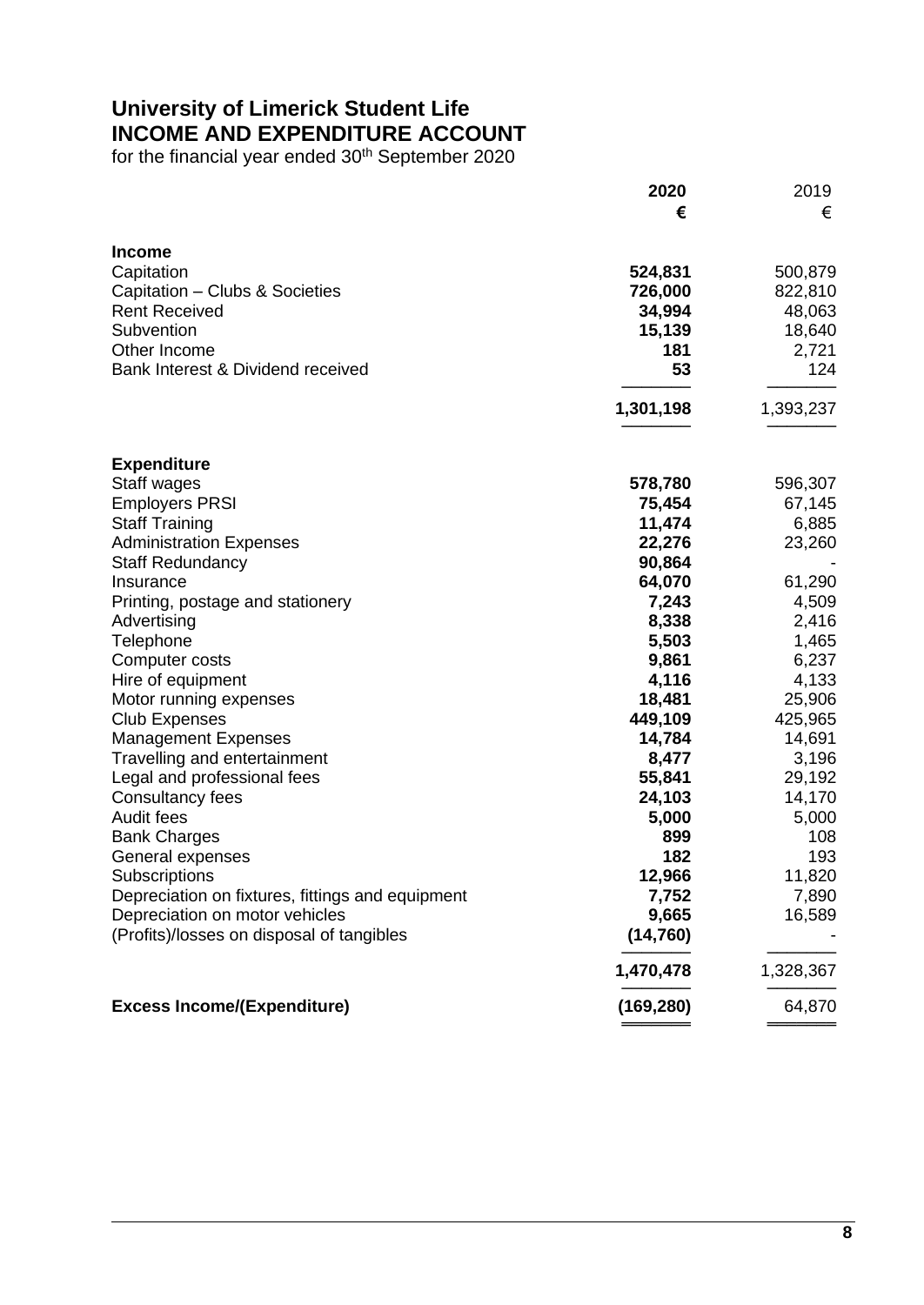## **University of Limerick Student Life INCOME AND EXPENDITURE ACCOUNT**

for the financial year ended 30<sup>th</sup> September 2020

#### **Preparation of account**

We have prepared the above Income and Expenditure account for the financial year ended 30<sup>th</sup> September 2020 on behalf of University of Limerick Student Life from the information and explanations supplied to us.

### **MURPHY O'CONNOR & ASSOCIATES**

Accountants & Registered Auditors 26 Mallow Street Limerick V94 V049

**Date: 22nd April 2021**

### **Approval of account**

On behalf of the committee of University of Limerick Student Life, we approve the above Income and Expenditure account for the financial year ended 30th September 2020. We confirm that we have made available all relevant records and information.

**Cian O'Caoinleain Alison Fitzgerald**

…………………………………. …………………………………..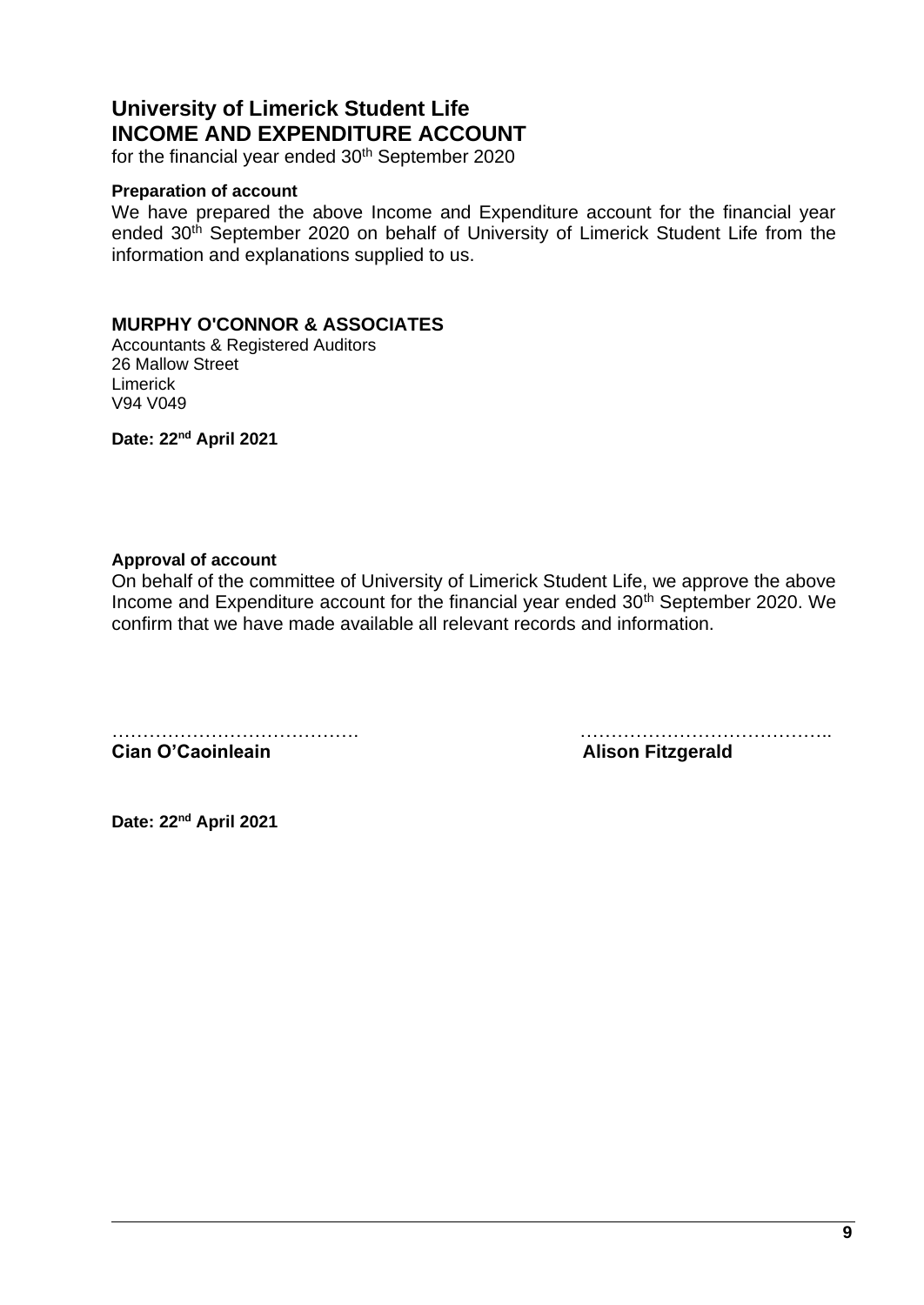### **University of Limerick Student Life BALANCE SHEET**

as at  $30<sup>th</sup>$  September 2020

|                                              |             | 2020       | 2019      |
|----------------------------------------------|-------------|------------|-----------|
|                                              | <b>Note</b> | €          | €         |
| <b>Fixed Assets</b>                          |             |            |           |
| Tangible assets                              | $\mathbf 2$ | 71,393     | 34,064    |
| <b>Current Assets</b>                        |             |            |           |
| <b>Debtors</b>                               | 3           | 41,997     | 18,172    |
| Cash at Bank and in hand                     | 4           | 1,151,990  | 1,365,329 |
|                                              |             | 1,193,987  | 1,383,501 |
| <b>Creditors</b>                             |             |            |           |
| Amounts falling due within one year          |             |            |           |
| <b>Bank overdraft</b>                        | 4           | 3,268      | 4,004     |
| Taxes and social welfare                     |             | 34,614     | 14,960    |
| Other creditors                              | 5           | 30,788     | 53,725    |
| Accruals                                     | 6           | 32,913     | 4,183     |
|                                              |             | 101,583    | 76,872    |
| <b>Net Current Assets</b>                    |             | 1,092,404  | 1,306,629 |
| <b>Total Assets Less Current Liabilities</b> |             | 1,163,797  | 1,340,693 |
| <b>Financed By</b>                           |             |            |           |
| <b>Unspent Monies Reserve B/fwd</b>          |             | 790,693    | 738,352   |
| Transfer to Pillars $1 - 3$                  |             | (7,616)    | (39, 413) |
| Transfer from Pillars $1 - 3$                |             |            | 26,884    |
|                                              |             | 783,077    | 725,823   |
| Excess Income/(Expenditure)                  |             | (169, 280) | 64,870    |
| <b>Unspent Monies Reserve C/fwd</b>          |             | 613,797    | 790,693   |
| <b>Other Reserves</b>                        | 8           | 550,000    | 550,000   |
| <b>Capital Employed</b>                      |             | 1,163,797  | 1,340,693 |
|                                              |             |            |           |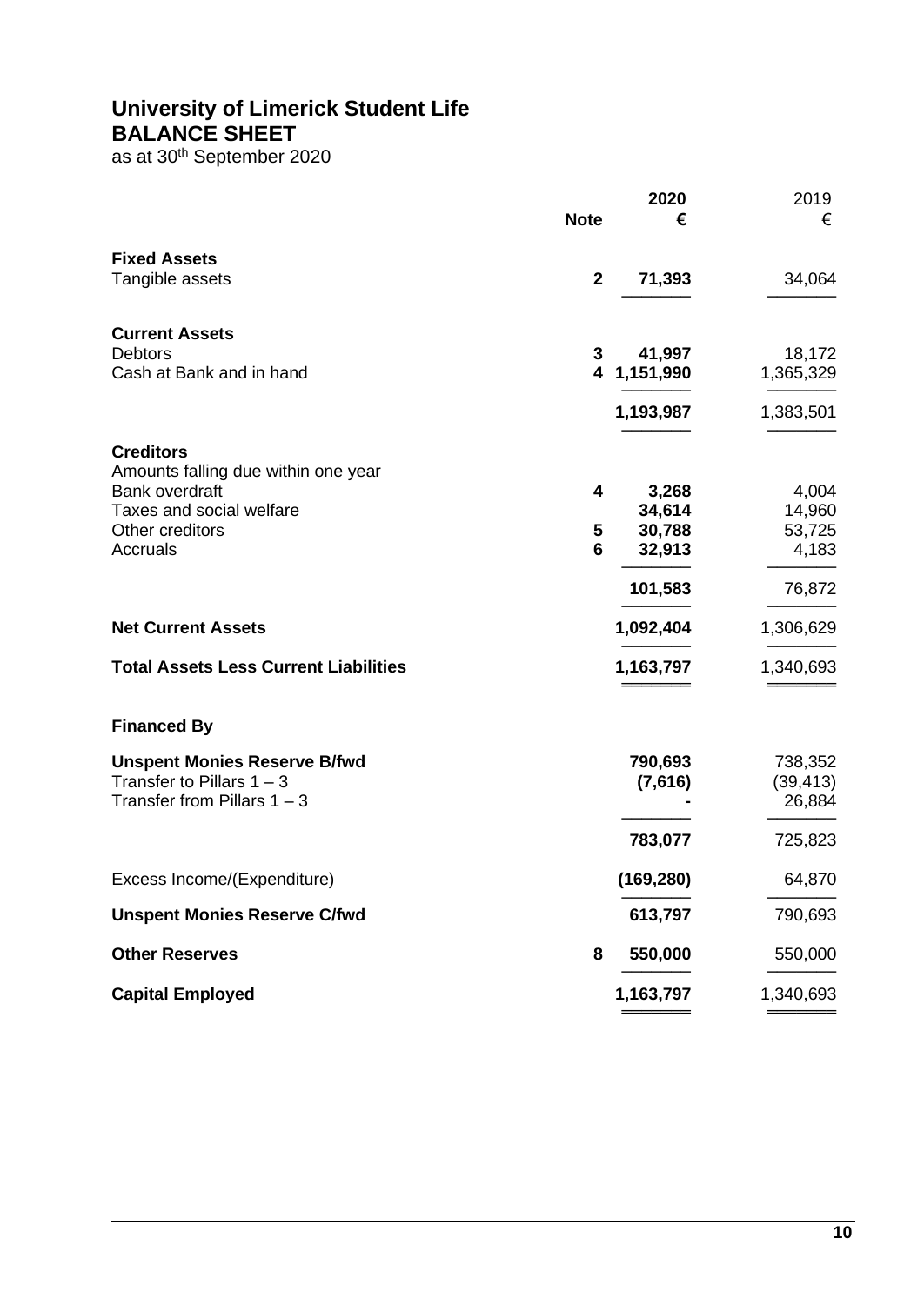## **University of Limerick Student Life BALANCE SHEET**

as at 30th September 2020

#### **Preparation of Account**

We have prepared the above Balance Sheet as at 30<sup>th</sup> September 2020 on behalf of University of Limerick Student Life from the information and explanations supplied to us.

### **MURPHY O'CONNOR & ASSOCIATES**

Accountants & Registered Auditors 26 Mallow Street Limerick V94 V049

**Date: 22nd April 2021**

#### **Approval of Balance**

On behalf of the committee of University of Limerick Student Life, we approve the above Balance Sheet as at 30<sup>th</sup> September 2020. We confirm that we have made available all relevant records and information.

…………………………………. …………………………………..

**Cian O'Caoinleain Alison Fitzgerald**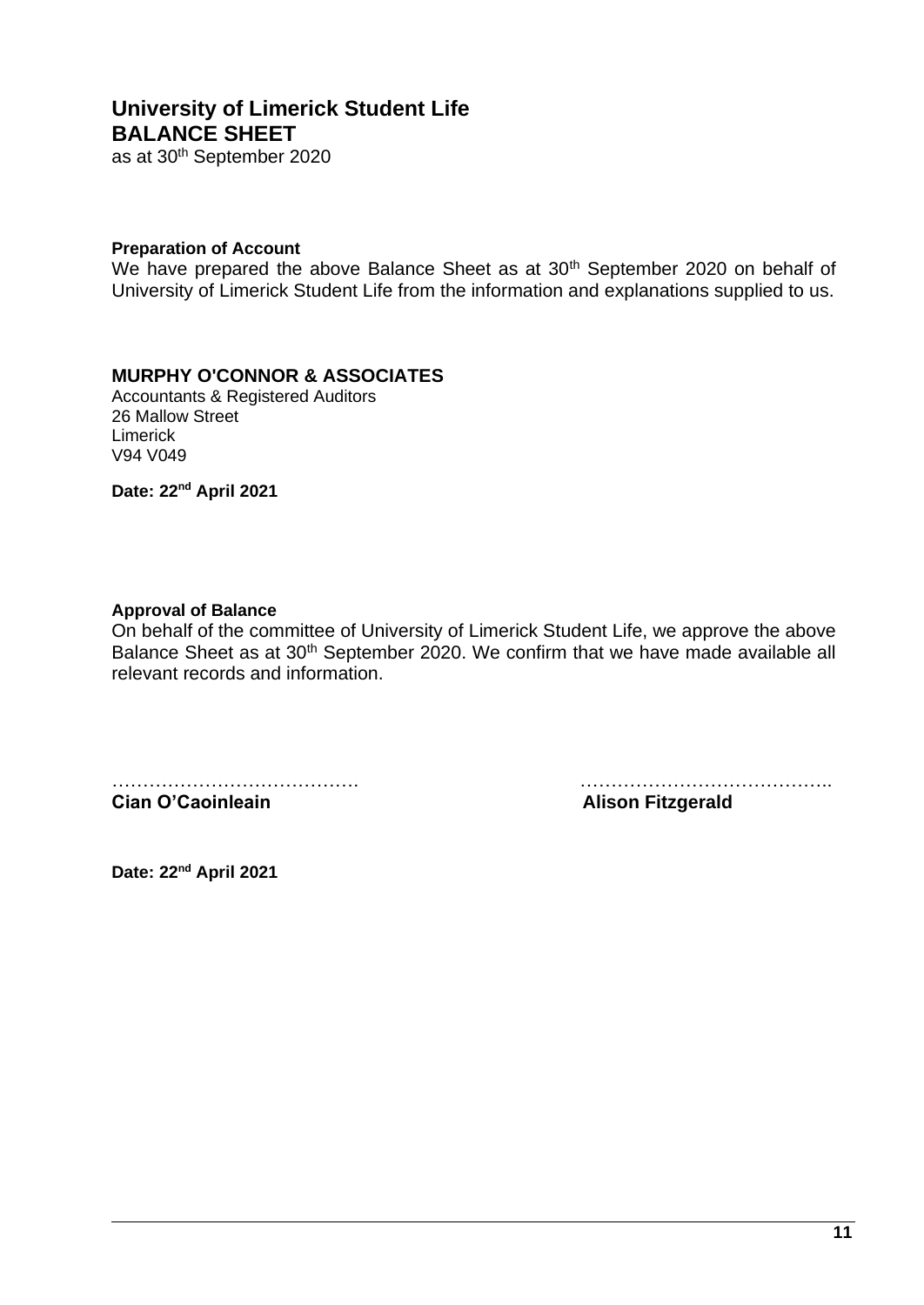for the financial year ended  $30<sup>th</sup>$  September 2020

### <span id="page-11-0"></span>**1. ACCOUNTING POLICIES**

The following accounting policies have been applied consistently in dealing with items which are considered material in relation to the students' union's financial statements.

### **Basis of accounting**

The financial statements are prepared in accordance with the historical cost convention.

### **Basis of preparation**

The financial statements have been prepared under the historical cost convention and comply with accounting standards issued by the Financial Reporting Council, specifically Financial Reporting Standard 102 Section 1A - 'The Financial Reporting Standard applicable in the UK and Republic of Ireland' (FRS 102 Section 1A).

### **Turnover**

All income is recognised on a cash receipt basis.

### **(i) Capitation**

The University of Limerick collects subscriptions (capitation) on behalf of UL Student Life. These are paid to UL Student Life throughout the financial year.

### **(ii) Subvention**

Subvention represents grants received by UL Student Life from the University of Limerick.

### **(iii) Rent**

 UL Student earns rent from its involvement in the management of the student centre.

### **Tangible fixed assets and depreciation**

The cost of tangible fixed assets is their purchase cost, together with any incidental cost of acquisition.

Depreciation is calculated so as to write off the cost of tangible fixed assets, less their estimated residual values, over the expected useful economic lives of the assets concerned. The principal annual rates used for this purpose are

Fixtures, fittings and equipment - Over 3 Years & 5 Years Motor vehicles **Accord 2018** Motor vehicles

- 
- 

### **Clubs & Societies Allocations and Expenditure**

The Union has agreed with Clubs and Societies (C & S) to pay to them their share of the income in the year it arises. These funds are transferred to C & S bank accounts for their use. At the year end, any unused funds are carried over to the following year.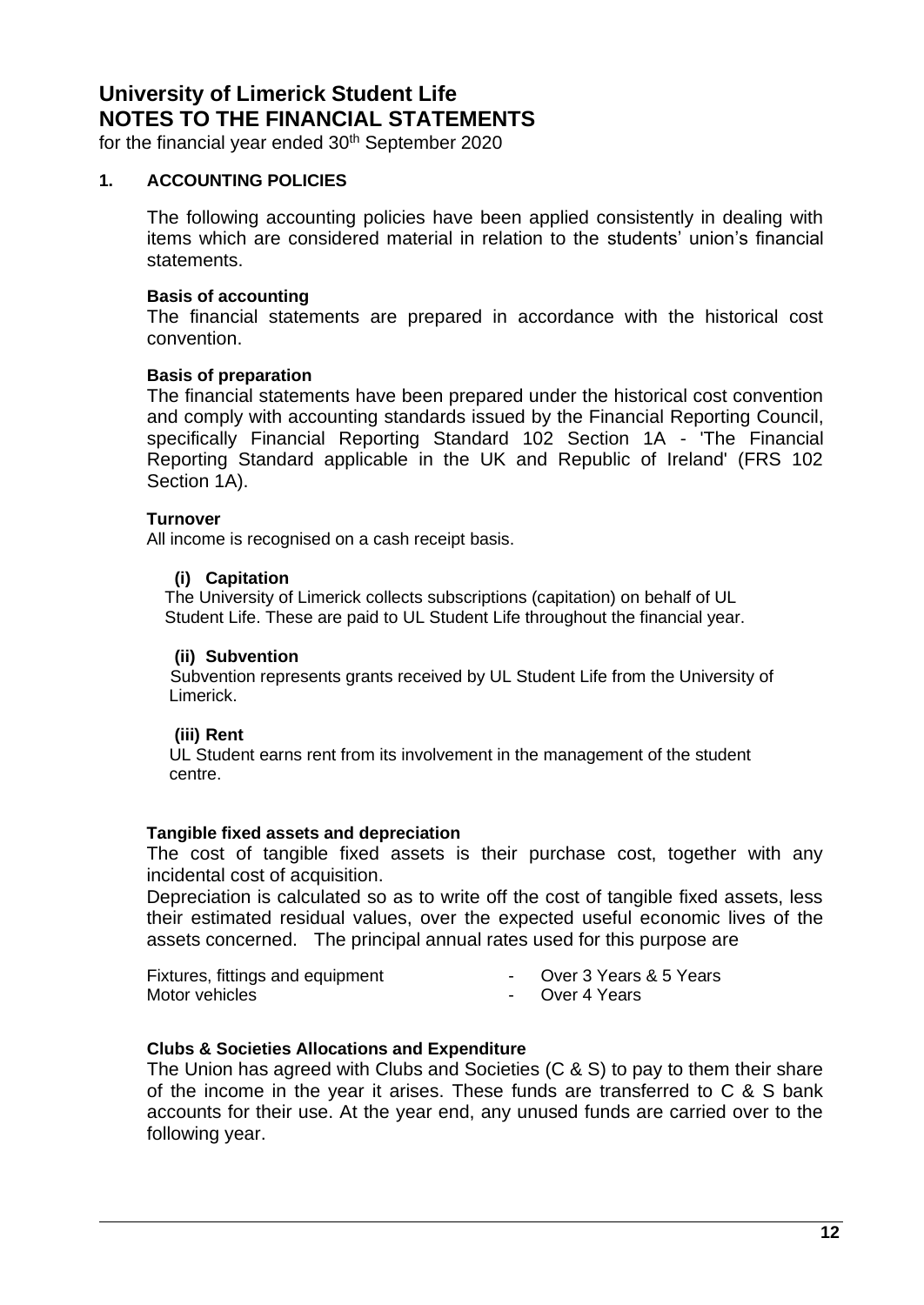for the financial year ended 30<sup>th</sup> September 2020

### **2. TANGIBLE ASSETS**

|    |                                                                                | Fixtures,<br>fittings<br>and<br>equipment | <b>Motor</b><br>vehicles | <b>Total</b>        |
|----|--------------------------------------------------------------------------------|-------------------------------------------|--------------------------|---------------------|
|    |                                                                                | €                                         | €                        | €                   |
|    | <b>Cost</b><br>At 1 October 2019                                               | 254,498                                   | 152,190                  | 406,688             |
|    | <b>Additions</b>                                                               | 7,748                                     | 46,998                   | 54,746              |
|    | Disposals                                                                      |                                           | (47, 365)                | (47, 365)           |
|    | At 30 September 2020                                                           | 262,246                                   | 151,823                  | 414,069             |
|    | <b>Depreciation</b>                                                            |                                           |                          |                     |
|    | At 1 October 2019                                                              | 235,870                                   | 136,754                  | 372,624             |
|    | On disposals<br>Charge for the financial year                                  | 7,752                                     | (47, 365)<br>9,665       | (47, 365)<br>17,417 |
|    | At 30 September 2020                                                           | 243,622                                   | 99,054                   | 342,676             |
|    | Net book value                                                                 |                                           |                          |                     |
|    | At 30 September 2020                                                           | 18,624                                    | 52,769                   | 71,393              |
|    | At 30 September 2019                                                           | 18,628                                    | 15,436                   | 34,064              |
| 3. | <b>DEBTORS</b>                                                                 |                                           | 2020<br>€                | 2019<br>€           |
|    | Other debtors                                                                  |                                           | 16                       | 5,270               |
|    | Inter Company - ULSU Trading Limited                                           |                                           | 31,343                   |                     |
|    | Prepayments and accrued income                                                 |                                           | 10,638                   | 12,902              |
|    |                                                                                |                                           | 41,997                   | 18,172              |
|    | Other Debtors consists of the following:<br><b>Financial Aid Monies</b><br>€16 |                                           |                          |                     |
| 4. | <b>CASH AT BANK</b>                                                            |                                           |                          |                     |
|    |                                                                                |                                           | 2020<br>€                | 2019<br>€           |
|    | <b>Bank balances</b>                                                           |                                           | 1,151,990                | 1,365,329           |
|    | <b>BANK OVERDRAFT</b>                                                          |                                           |                          |                     |
|    |                                                                                |                                           | 2020<br>€                | 2019<br>€           |
|    | <b>Credit Card</b>                                                             |                                           | 3,268                    | 4,004               |
|    |                                                                                |                                           |                          |                     |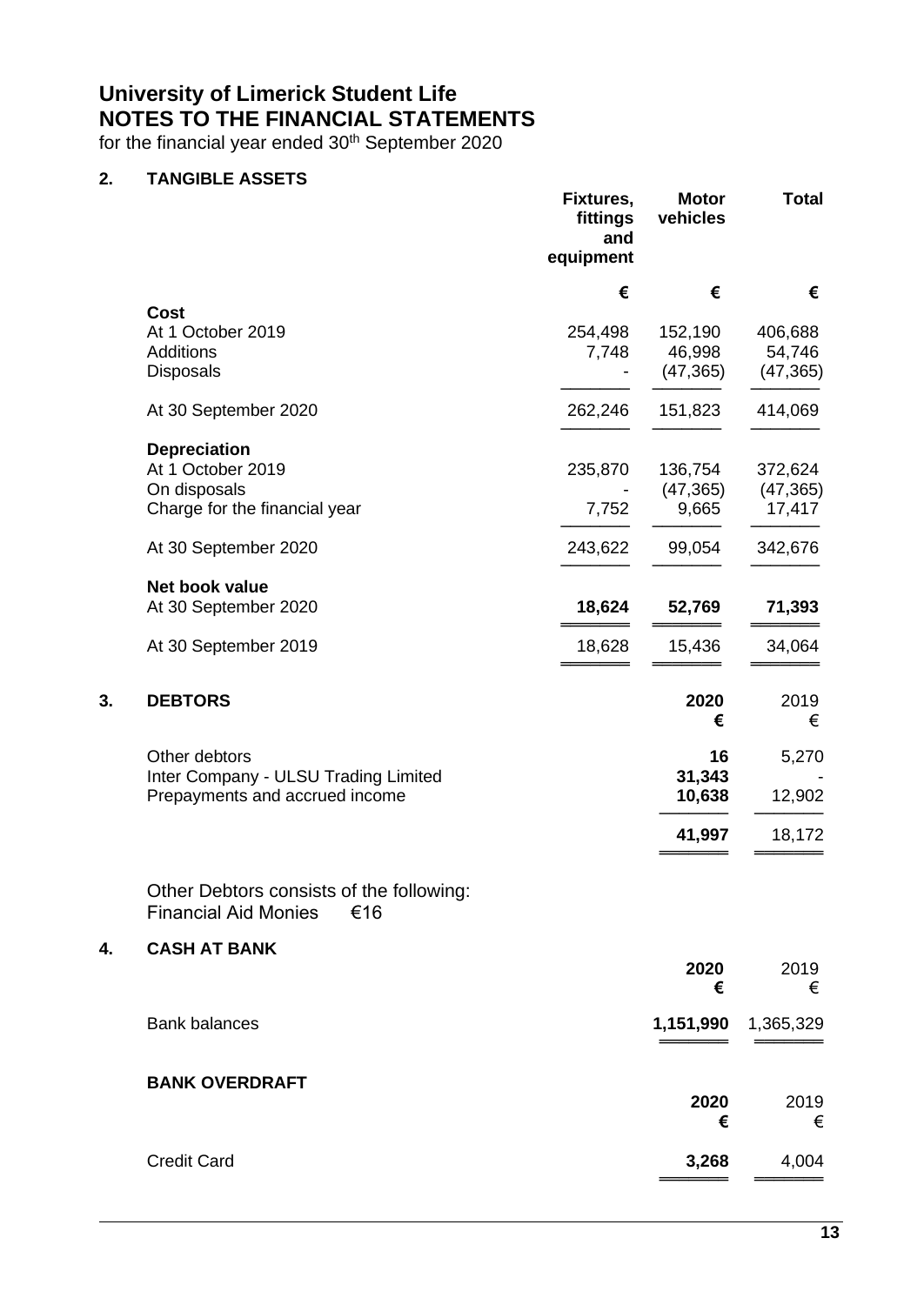for the financial year ended 30<sup>th</sup> September 2020

| 5. | OTHER CREDITORS AND ACCRUED EXPENSES                                                                   |                      | 2020<br>€                       | 2019<br>€                        |
|----|--------------------------------------------------------------------------------------------------------|----------------------|---------------------------------|----------------------------------|
|    | Other creditors                                                                                        |                      | 30,788                          | 53,725                           |
|    | Other Creditors consists of the following:                                                             |                      | 2020<br>€                       | 2019<br>€                        |
|    | <b>ULSU Trading Limited</b><br><b>Student Book Club</b><br><b>Union Dues</b><br><b>Enablement Fund</b> |                      | 6,033<br>17,113<br>265<br>7,377 | 29,205<br>17,113<br>145<br>7,262 |
|    |                                                                                                        |                      | 30,788                          | 53,725                           |
| 6. | <b>ACCRUALS</b>                                                                                        |                      | 2020<br>€                       | 2019<br>€                        |
|    | Accruals                                                                                               |                      | 32,913                          | 4,183                            |
| 7. | <b>PAYE &amp; NIC</b><br>The PAYE reference number of the students' union is 4589561P                  |                      |                                 |                                  |
| 8. | <b>OTHER RESERVES</b>                                                                                  |                      |                                 | 2020<br>€                        |
|    | At 30th September 2020                                                                                 |                      |                                 | 550,000                          |
|    | Other Reserves consists of the following:                                                              |                      |                                 |                                  |
|    | <b>Student Life Contingency Fund</b>                                                                   | 2020<br>€<br>300,000 | 300,000                         | 2019<br>€                        |
|    | C & S General Reserve                                                                                  | 250,000              | 250,000                         |                                  |
|    |                                                                                                        | 550,000              | 550,000                         |                                  |

The reserves in the Union are required to be split between different reserve funds. ULSL Management Committee shall decide on its level of reserves at its meeting.

═══════════════════════════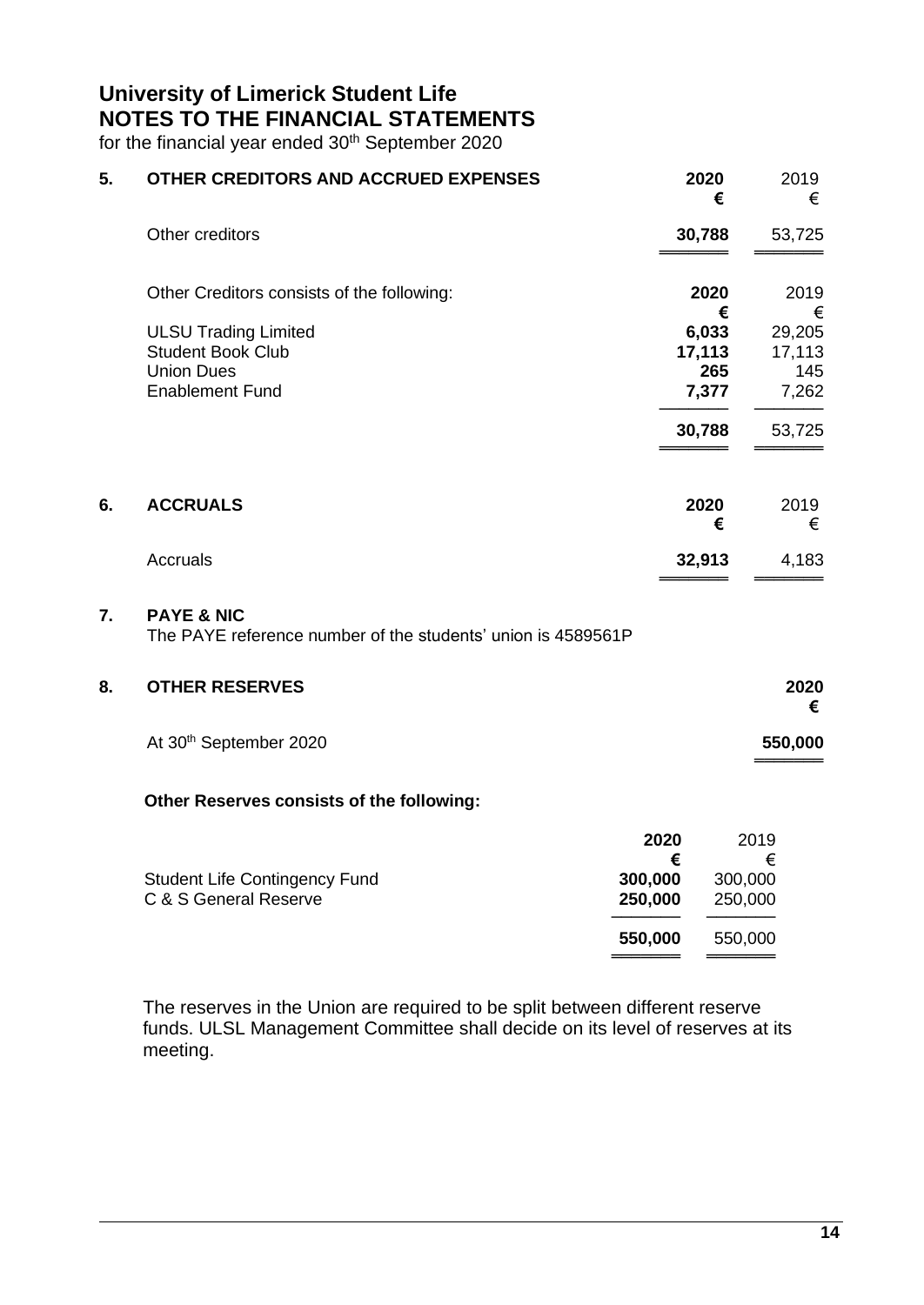for the financial year ended 30<sup>th</sup> September 2020

### **9. RELATED PARTY TRANSACTIONS**

The following amounts are owed by other connected parties:

ULSU Trading Limited: €31,343 (2019: €Nil)

The following amounts are owed to other connected parties:

ULSU Trading Limited: €6,033 (2019: €29,205)

The Union is the 100% beneficial owner of the shares in ULSU Trading Limited which began commercial trading on the 1st October 2012. The company's principal activities are entertainments, merchandise sales, bus tickets, common room income etc. The General Manager of the company holds the shares in trust for the Union.

Depending on the cash flow of the entity, the funds are advanced between the entities. The outstanding amounts at the period end are set out in the notes. As the company is a commercial company and as the Students Union is a representative union of members, consolidation of accounts has not taken place as the two entities carry on dissimilar activities.

### **10. STRATEGIC PLAN**

Through UL Student Life's close working relationship with UL management and staff, UL Student Life has played a pivotal role in creating a better learning and student experience for all students. To aid in achieving this, a Strategic Plan has been developed by UL Student Life. The main objectives of the Strategic Plan are as follows:

- To represent students and ensure their voice is heard and action is taken
- To advocate on student issues
- To engage with students
- To assist students with services and supports they need while at the University
- To advise and inform students on issues most relevant to them

To achieve the above objectives, three key Pillars have been created which are made up of working groups for each Pillar whose membership will include student representatives and staff from UL and UL Student Life. The three Pillars are as follows:

Pillar 1 – Student Engagement

- Pillar 2 Student Centred Facilities, Services & Support
- Pillar 3 Student Leadership & Government